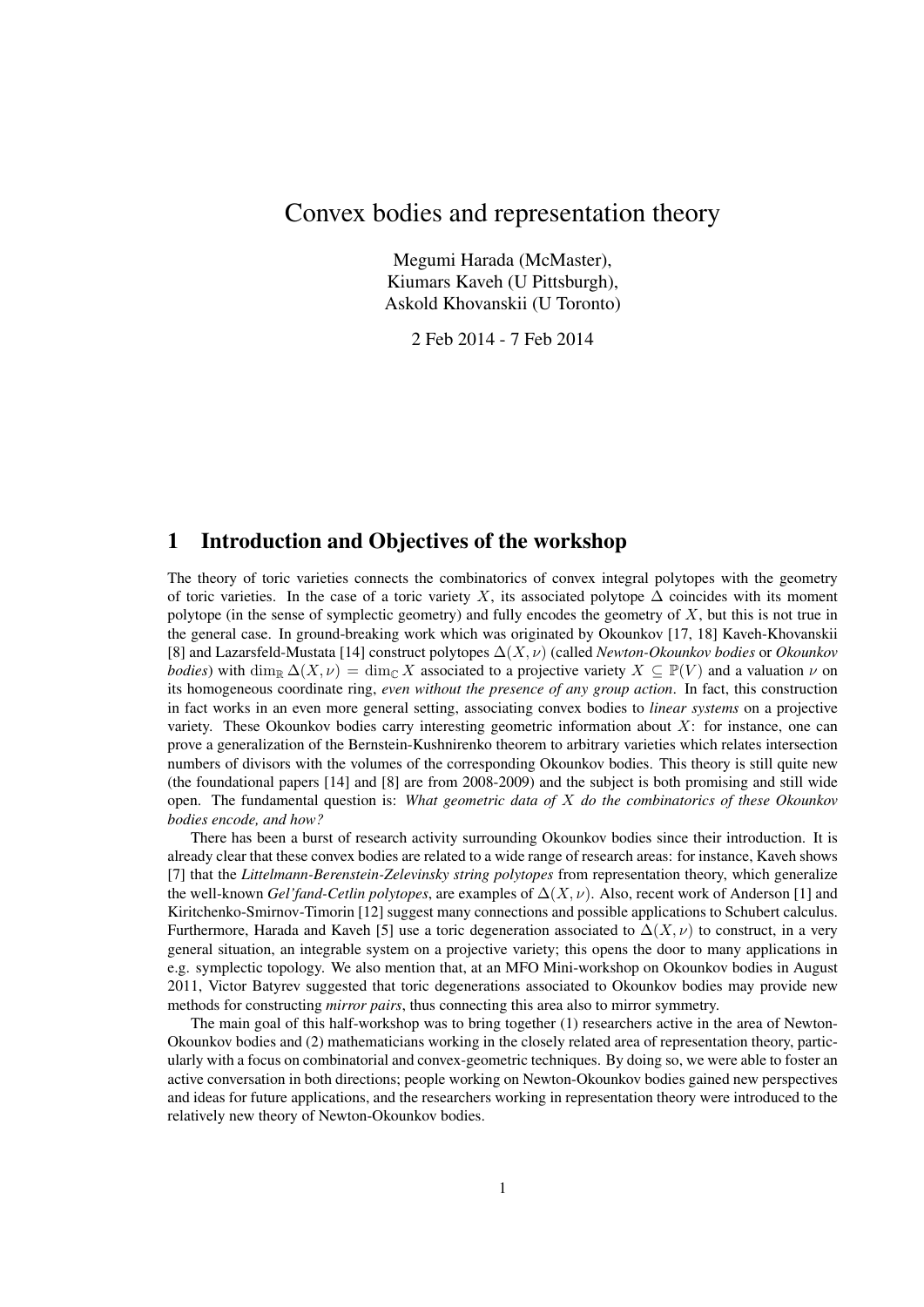As an additional bonus, we had an exciting synergy between our half-workshop and the concurrent halfworkshop on "Positivity and linear series". We held a joint session with them on the Wedsnesday morning of our week-long workshop.

# 2 Schedule of the talks

We had the following schedule of talks.

| <b>Monday</b>   |                                                                                                                                      |
|-----------------|--------------------------------------------------------------------------------------------------------------------------------------|
| $9:00-10:00$    | Askold Khovanskii, Convex bodies and representation theory, Part 1                                                                   |
| 10:00-10:30     | Coffee Break                                                                                                                         |
| 10:30-11:30     | Kiumars Kaveh, Convex bodies and representation theory, Part 2                                                                       |
| 11:30-13:00     | Lunch                                                                                                                                |
| 14:00-15:00     | Susan Tolman, Cohomology of quotients of Hamiltonian loop group ac-<br>tions                                                         |
| 15:00-15:30     | Coffee Break                                                                                                                         |
| 15:30-16:30     | Nicholas Perrin, Quantum K-theory of homogeneous spaces                                                                              |
| <b>Tuesday</b>  |                                                                                                                                      |
| $7:00 - 9:00$   | <b>Breakfast</b>                                                                                                                     |
| 9:00-10:00      | Valentina Kiritchenko, Okounkov polytopes of Bott-Samelson varieties                                                                 |
| 10:00-10:30     | Coffee Break                                                                                                                         |
| 10:30-11:30     | Vladlen Timorin, On the theory of coconvex bodies                                                                                    |
| 11:30-13:30     | Lunch                                                                                                                                |
| 13:30-14:30     | Klaus Altmann, Okounkov bodies and versal deformations of toric sin-<br>gularities                                                   |
| 14:30-15:00     | Coffee Break                                                                                                                         |
| 15:00-16:00     | Boris Kazarnovskii, Exponential sums: Kusnirenko-Bernstein theorem<br>and convex polyhedra in complex space (old and recent results) |
| Wednesday       |                                                                                                                                      |
| Joint session:  | (with the parallel half-workshop "Positivity of linear series and vector<br>bundles")                                                |
| 9:00-9:30       | Alex Kuronya, Local positivity in convex geometric terms                                                                             |
| 9:30-9:45       | <b>Break</b>                                                                                                                         |
| 9:45-10:15      | Xin Zhou, Asymptotic Schur decomposition of Veronese syzygy functors                                                                 |
| 10:15-10:45     | Coffee Break                                                                                                                         |
| 10:45-11:15     | Tomek Szemberg, Minkowski decomposition of Okounkov bodies on sur-<br>faces                                                          |
| <b>Thursday</b> |                                                                                                                                      |
| 9:00-10:00      | Jonathan Weitsman, Integrable systems and Berenstein-Zelevinsky poly-                                                                |
| 10:00-10:30     | topes<br>Coffee Break                                                                                                                |
| 10:30-11:30     | Michel Brion, On linearization of line bundles                                                                                       |
| $11:30 - 13:30$ | Lunch                                                                                                                                |
| 13:30-14:30     | Chris Manon, Okounkov bodies and Kaveh-Harada construction for                                                                       |
|                 | <i>character varieties</i>                                                                                                           |
| 14:30-15:00     | Coffee Break                                                                                                                         |
| 15:00-16:00     | Jaehyouk Lee, Gosset polytopes and Del Pezzo surfaces                                                                                |
|                 |                                                                                                                                      |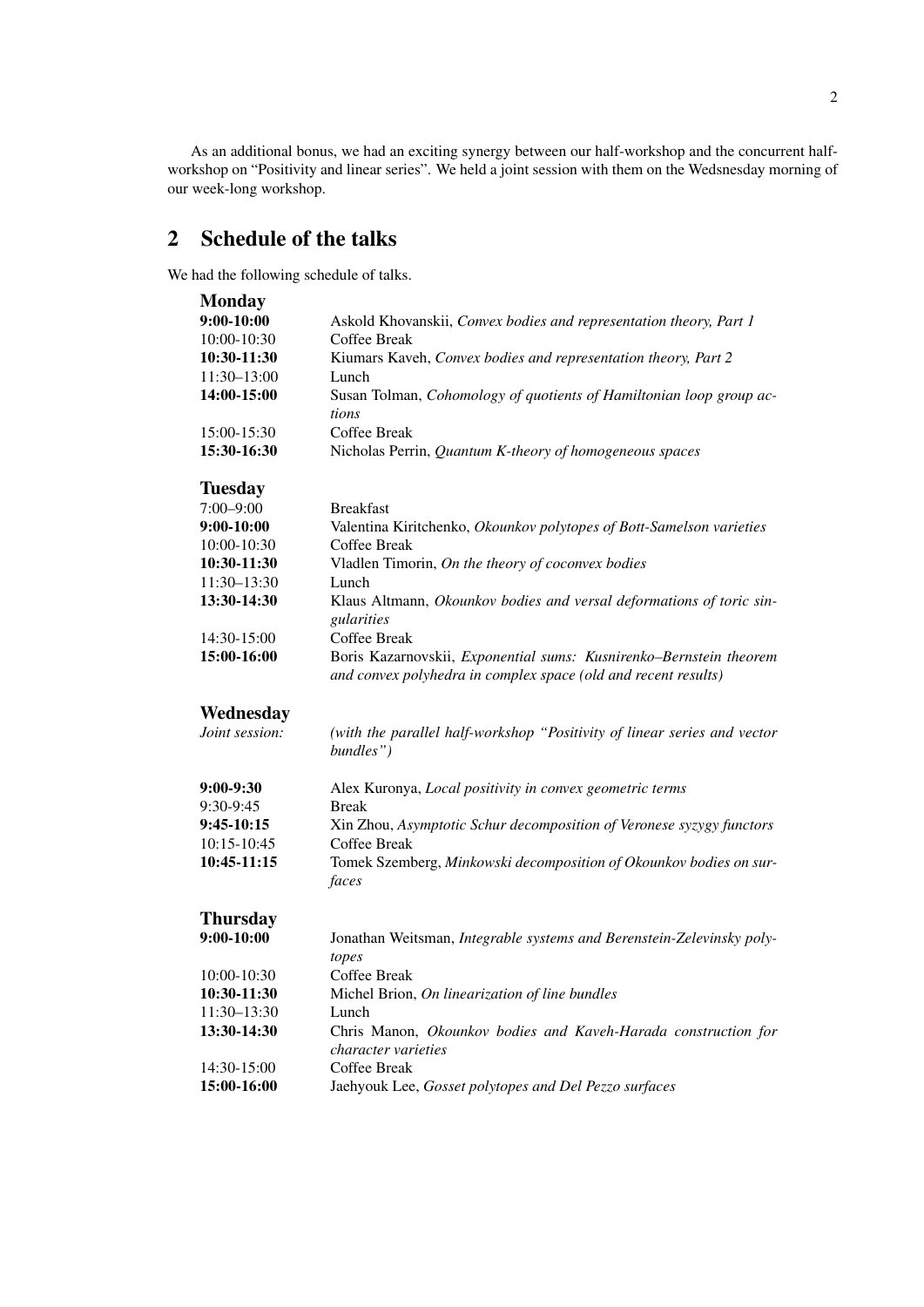**Friday**<br>9:00-10:00 9:00-10:00 Evgeny Smirnov, *Schubert calculus and Gelfand-Zetlin polytopes* 10:00-10:30 Coffee Break 10:30-11:30 Informal discussions

## 3 Presentation Highlights

The following are concise synopses of lectures given during the workshop.

#### Askold Khovanskii: *Convex bodies and representation theory, Part 1*

Khovanskii's was the first lecture of the workshop and served as Part 1 of an introductory series of 2 lectures on the background and context of the main themes of the workshop. In particular, Khovanskii focussed on Newton polyhedra theory. As a motivating question he presented the following. Suppose given a Laurent polynomial  $p = \sum_m c_m x^m$  where  $m = (m_1, \ldots, m_n)$  is an integer exponent vector,  $x = (x_1, \ldots, x_n)$  are the variables, and the coefficients  $c_m$  are complex numbers. Let  $\Delta(p)$  be the convex hull of  $\{m : c_m \neq 0\}$ ; this is the so-called *Newton polytope* of p. Given a collection  $\Delta(p_1), \ldots, \Delta(p_k)$  of such Newton polyhedra, consider the set of common solutions  $X = \{p_1 = \cdots = p_k = 0\}$  in  $(\mathbb{C}^*)^k$ . The motivating question is: assuming the  $p_i$  are sufficiently generic, what invariants of X do the  $\Delta(p_i)$  encode? Starting with this question and the 'first' answer along these lines (the Kushnirenko theorem, which deals with the case where all the Newton polytopes are equal,  $\Delta(p_i) = \Delta \forall i$  and gives an answer in terms of the Euclidean volume of  $\Delta$ , Khovanskii gave a broad historical overview of this subject. Topics touched upon included toric varieties, geometric genus, mixed Hodge numbers, f-vectors of simple polytopes, volume polynomials of polytopes, and Hilbert's 16th problem. At the end of the talk, Khovanskii motivated Part 2 of this series of introductory lectures by formulating the non-abelian analogue of the Kushrinenko theorem (i.e. replacing the abelian group  $(\mathbb{C}^*)^n$  by a general reductive algebraic group G).

#### Kiumars Kaveh: *Convex bodies and representation theory, Part 2*

Building on the previous lecture ("Part 1"), Kaveh discussed the generalization to non-abelian groups of many of the themes discussed by Khovanskii. He chose as his starting point a result of Kazarnovskii, which can be interpreted as the non-abelian version of the Kushnirenko theorem. Let  $G$  be a reductive algebraic group. Let  $\pi : G \to GL(N)$  be a representation and  $f_1, \ldots, f_k$  sufficiently generic linear combinations of the matrix entries of  $\pi$ . The Brion-Kazarnovskii theorem then gives a formula for the cardinality of the set of common zeros  ${f_1 = \cdots = f_k = 0} \subset G$  in terms of an integral over the so-called *weight polytope*  $\Delta_{wt}$  of  $\pi$ , which is computed in terms of the set of irreducible representations  $V_{\lambda}$  appearing in the representation  $\pi$ . The main motivating question for Kaveh's talk was: Can we build a convex polytope  $\Delta$  such that the integral over the weight polytope  $\Delta_{wt}$  can be interpreted (more simply) as the Euclidean volume of  $\Delta$ ? Can we also account for the multiplicities of the representations which occur in  $\pi$ ? For some special cases, a clever answer was given by Okounkov in the 1990s. Motivated by Okounkov's results, Kaveh and Khovanskii recently gave a general construction of *Newton-Okounkov bodies*, which in this context are maximal-dimensional polytopes which account (asympotically) for not only the weights of the representation but also the multiplicities, and a basis for each irreducible representation. Kaveh gave a broad overview of these and related results.

#### Susan Tolman: *Cohomology of quotients of Hamiltonian loop group actions*

Tolman reported on her joint work with Raoul Bott and Jonathan Weitsman on the computation of the cohomology of quotients of Hamiltonian loop group actions. It is well-known that the theory of Hamiltonian group actions and symplectic quotients is intimately linked with representation theory through Borel-Weil theory and the "quantization commutes with reduction" theorem. One powerful technique in equivariant symplectic geometry is the Kirwan surjectivity theorem, which roughly states that given a Hamiltonian Gspace (for G a compact Lie group)  $(M, \omega)$ , there is a natural surjection of cohomology rings  $H^*(M) \to$  $H^*(M//G)$  where  $M//G$  denotes the symplectic quotient of M by the G-action. This theorem allows one to compute explicitly the cohomology rings of symplectic quotients. Tolman explained her joint work with Bott and Weitsman, which generalizes this Kirwan surjectivity to the case of Hamiltonian loop group quotients, i.e. to the situation when the (infinite-dimensional) loop group  $LG$  acts on a symplectic Banach manifold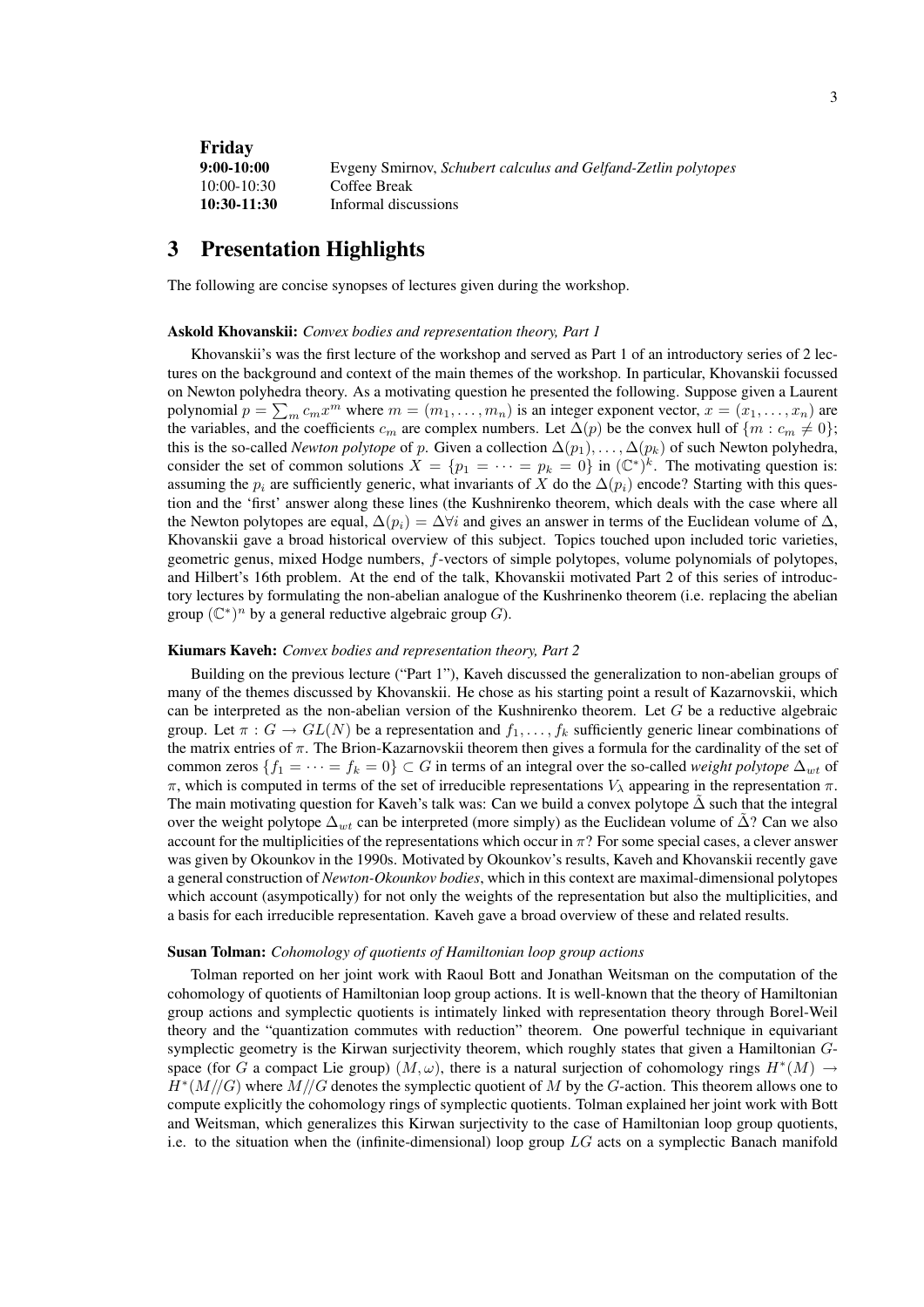$(M, \omega)$ , under some mild technical conditions. This is also related to the computation of the cohomology of quotients of quasi-Hamiltonian G-spaces.

#### Nicholas Perrin: *Quantum K-theory of homogeneous spaces*

Nicolas Perrin talked about his joint work with A. Buch, P.-E. Chaput and L. Mihalcea. Let  $X$  be a generalized flag variety with Picard groups of rank one. Given a degree  $d$ , they consider the Gromov-Witten variety of rational curves of degree  $d$  in  $X$  that meet three general points. In their joint work, they prove that the product in the small quantum K-theory ring of  $X$  is finite and has some positivity properties. One of the main issues is to prove rational connectedness of of the Gromov-Witten variety for all large degreed  $d$ .

#### Valentina Kiritchenko: *Okounkov polytopes and Bott-Samelson varieties*

Kiritchenko reported on her recent work which defines an elementary convex-geometric operation on polytopes which mimics the famous Demazure operators in representation theory and Schubert calculus. These operators are used to construct inductively polytopes that capture Demazure characters of representations of reductive groups. In particular, Gelfand-Zetlin polytopes and twisted cubes of Grossberg-Karshon are obtained in a uniform way. Kiritchenko gave an introduction to her operators, with many examples; in particular, she explained how her operators may be applied to a study of the Okounkov bodies of Bott-Samelson varieties.

#### Vladlen Timorin: *On the theory of coconvex bodies*

Timorin reported on recent joint work with Askold Khovanskii on the theory of coconvex bodies. If the complement of a closed convex set in a closed convex cone is bounded, then this complement minus the apex of the cone is called a coconvex set. Coconvex sets appear in singularity theory (they are closely related to Newton diagrams) and in commutative algebra. Such invariants of coconvex sets as volumes, mixed volumes, number of integer points, etc., play an important role. Timorin and Khovanskii's joint work aims at extending various results from the theory of convex bodies to the coconvex setting. These include the Aleksandrov-Fenchel inequality and the Ehrhart duality. Timorin gave a well-presented lecture introducing the subject and explaining the basic philosophy behind the theory, as well as the "main theorem" which shows how to prove theorems in co-convex geometry by interpreting co-convex bodies as virtual convex polytopes in the sense of Pukhlikov and Khovanskii.

#### Klaus Altmann: *Okounkov bodies and versal deformations of toric singularities*

Klaus Altman talked about his old and new works about the notion of versal deformation of toric singularities (i.e. those singularities occurring in toric varieties). The theory of toric varieties assigns to combinatorial objects (such as cones, fans or lattice polytopes) algebraic varieties. Using this construction, cones supported by lattice polytopes correspond to the germs of toric Gorenstein singularities. In a nice earlier paper, Altmann discusses their deformations and in the case in which the singularities are isolated, he gives a complete description of the versal deformation. The basic approach to understanding deformations of toric varieties is to split certain cross cuts of the defining cone into a Minkowski sum of specific polyhedra. In the case of toric Gorenstein varieties, one has to deal with the distinguished cross cut provided by the defining polytope. Its Minkowski summands are parametrized by a convex cone C which determines an affine toric variety itself. The pair consisting of C and the "universal" Minkowski summand C constitutes the material from which the versal deformation is finally built. Altman discussed ideas about possible extensions to a more general setup involving Newton-Okounkov bodies.

#### Boris Kazarnovskii: *Exponential sums: Kusnirenko–Bernstein theorem and convex polyhedra in complex space (old and recent results)*

Boris Kazarnovskii talked about his older work and some new results on extending the celebrated Bernstein-Kushnirenko theorem to certain classes of analytic functions such as sums of exponential functions (instead of polynomials which are sums of monomials). The Bernstein-Kushnirenko theorem was one of the main motivating results in toric geometry behind the development of the theory of Newton-Okounkov bodies. More specifically, in his talk Kazarnovskii considered the common zero set of  $n$  exponential sums in  $C<sup>n</sup>$ . Because systems of equations he deals with are not algebraic, the number of their solutions can be infinite.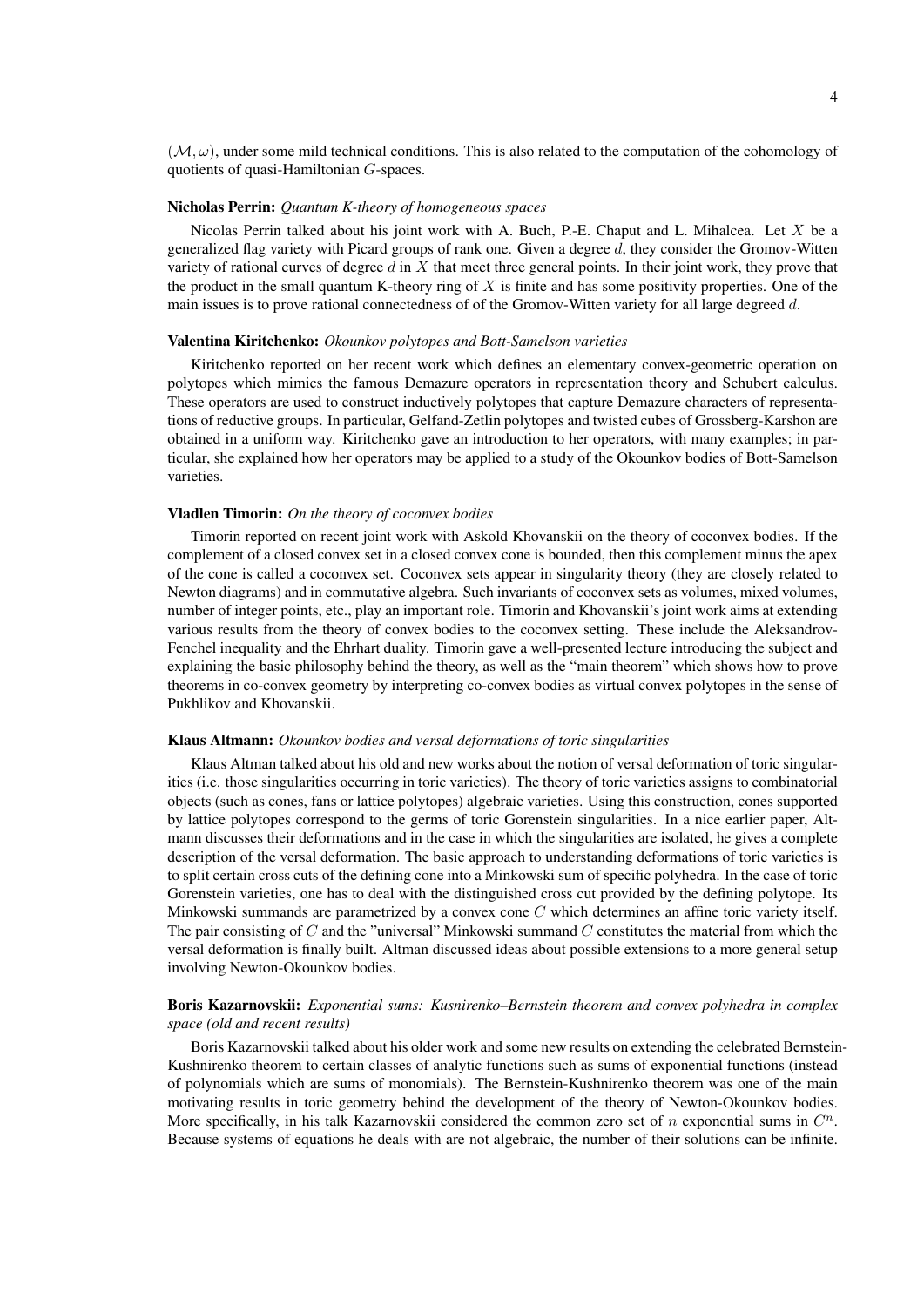Kazarnoskii explained how he studies the asymptotics of the number of solutions within a ball, whose radius he then allows to go to infinity. It turns out that the Newton polyhedra of such exponential sums are responsible for these asymptotics. Much more surprisingly, Kazarnoskii is able to apply methods of modern Algebraic Geometry in the study of this purely transcendental problem.

#### Alex Kuronya: *Local positivity in convex geometric terms*

Kuronya's talk was both an introduction to the use of theory of Newton-Okounkov bodies in the context of the study of linear systems, and a report on Kuronya's recent joint work with Victor Lozovanu. Kuronya first gave a quick overview of the definition of the (Newton-)Okounkov body  $\Delta_Y(D)$  associated to a smooth projective variety X over  $\mathbb C$ , a Cartier divisor D on X, and an admissible flag Y of subvarieties in X. He reviewed what is known about explicit computations of the Okounkov body  $\Delta_Y(D)$  in simple cases, e.g. when X has (complex) dimension 1 and 2, and when X is a toric variety and D and Y are T-invariant. He explained the main philosophy behind Okounkov-body theory within the context of the study of linear systems, namely, that Okounkov bodies provide a universal family of numerical invariants for  $D$ : if  $D$  and  $D'$ are such that for any admissible flag Y. of subvarieties,  $\Delta_Y(D) = \Delta_Y(D')$ , then D and D' are numerically equivalent. So roughly speaking, the slogan is that Okounkov bodies encode the numerical invariants of D. As an instance of this philosophy, his recent joint work with Lozovanu shows that D is *nef* if and only if for all  $x \in X$ , there exists an admissible flag Y: centered at x such that the origin is contained in  $\Delta_Y(D)$ . In his talk Kuronya explained this result and gave a sketch of the proof.

#### Xin Zhou: *Asymptotic Schur decomposition of Veronese syzygy functors*

Xin Zhou discussed his recent results and on-going work join with Mihai Fulger. The syzygies of the d-th Veronese embedding of  $\mathbb{P}(V)$  are functors of the complex vector space V. Xin Zhou obtains results about the asymptotic behavior of the Schur functor decomposition of these as  $d$  grows. Their result shows that, from a certain perspective, this decomposition is very rich whenever they are not zero. This is deduced from an asymptotic study of related plethysms.

#### Tomek Szemberg: *Minkowski decomposition of Okounkov bodies on surfaces*

Tomek Szemberg reported on decomposing Okounkov bodies on surfaces with rational polyhedral effective cone into Minkowski sums of some elementary "building bricks". This builds upon recent work of Patrycja Luszcz-Swidecka and David Schmitz (arXiv:1304.4246), where they prove that the Okounkov body of a big divisor with respect to a general flag on a smooth projective surface whose pseudo-effective cone is rational polyhedral decomposes as the Minkowski sum of finitely many simplices and line segments arising as Okounkov bodies of nef divisors.

#### Jonathan Weitsman: *Integrable systems and Berenstein-Zelevinsky polytopes*

In their influential work, Berenstein-Zelevinsky introduced polytopes whose number of integral points computes the tensor product multiplicities. In his talk, Jonathan Weitsman discussed his work in progress with Lisa Jeffrey and Paul Selick (also with his student Gouri Seal) on constructing integrable systems whose moment map images are the Berenstein-Zelevinsky polytopes. While it is expected that such integrable systems exist (e.g. form the work of Harada-Kaveh) he emphasized that even in the smallest examples such as  $SU(3)$  it is not easy to explicitly construct one.

#### Michel Brion: *On linearization of line bundles*

Michel Brion talked about his recent work on the linearization of line bundles and the local structure of algebraic group actions in the setting of seminormal varieties equipped with an action of a connected linear algebraic group  $G$ . He shows that several classical results about normal  $G$ -varieties extend to that setting, if the Zariski topology is replaced with the étale topology.

#### Chris Manon: *Okounkov bodies and Kaveh-Harada construction for character varieties*

Chris Manon talked about constructing families of Newton-Okounkov bodies for the free group character varieties and configuration spaces of any connected reductive group G. The character variety  $X(\pi, G)$  associated to a finitely generated group  $\pi$  and a connected reductive group G is defined to be the moduli space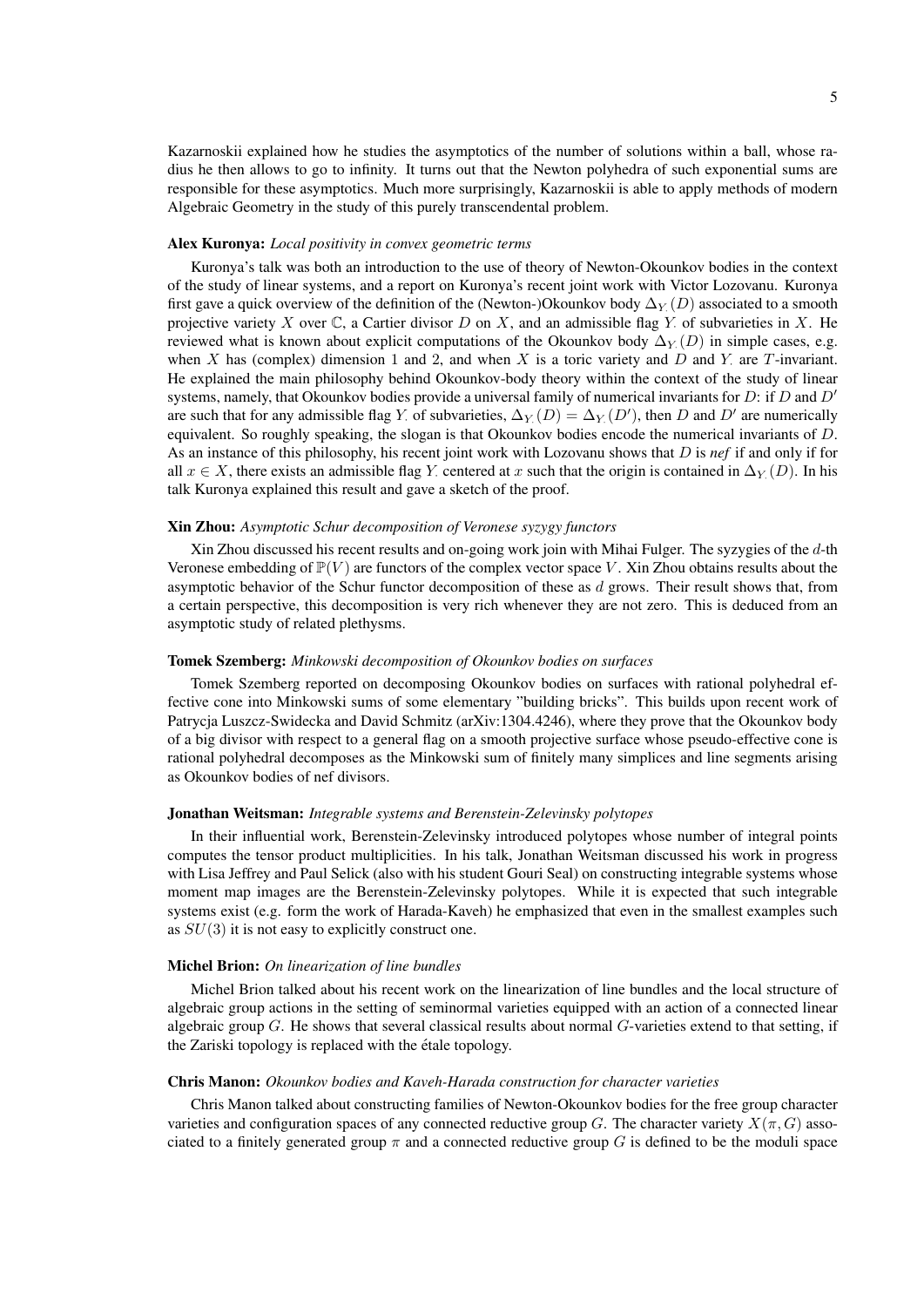of representations of  $\pi$  in G up to inner automorphisms. When  $\pi$  is taken to be the fundamental group of a smooth manifold M,  $X(\pi, G)$  is the moduli space of flat, topological principal G bundles on M. His work is related to constructing toric degenerations and integrable systems for character varieties and is an important example of the general approach of Harada-Kaveh for constructing integrable systems on a large class of projective varieties (via toric degenerations).

#### Jaehyouk Lee: *Gosset polytopes and Del Pezzo surfaces*

Jaehyouk Lee from Ewha Women's University in Korea talked about his past work on the correspondences between the geometry of del Pezzo surfaces and the geometry of corresponding Gosset polytopes. In his talk he introduced main concepts involved such as the definition of a Gosset polytopes. He explained different results on how to read off information about the surface in particular divisor classes in the Picard group from the Gosset polytope. The corresponding leads, for example, to an understanding of Gieser transformations and Bertini transformations on the del Pezzo surface in terms of the symmetry of the Gosset polytope.

#### Evgeny Smirnov: *Schubert calculus and Gelfand-Zetlin polytopes*

Smirnov reported on joint work with Valentina Kiritchenko and Vladlen Timorin which proposes a new approach to the Schubert calculus on complete flag varieties using the volume polynomial associated with Gelfand-Zetlin polytopes. This approach allows us to compute the intersection products of Schubert cycles by intersecting faces of a polytope. One of their main tools is a construction of Pukhlikov and Khovanskii, which associates to a convex polytope  $P$  a graded commutative ring  $R<sub>P</sub>$  (called the *polytope ring*). In the case of a smooth toric variety X and its associated polytope P, it is known that the polytope ring  $R_P$  is isomorphic to the cohomology ring  $H^*(X, \mathbb{Z})$  of the toric variety, and that the product structure in  $H^*(X, \mathbb{Z})$  is encoded by the intersections of faces of P. It was observed by Kaveh that the polytope ring of the Gel'fand-Zetlin polytope  $P_{GZ}$  is isomorphic to the cohomology ring of the flag variety  $GL(n,\mathbb{C})/B$ ), which is additively generated by Schubert classes  $[X_w]$ . Motivated by this, Smirnov, Kiritchenko, and Timorin ask: is there an assignment to each  $X_w$ ] a (linear combination of) faces  $\mathcal{F}_w$  of  $P_{GZ}$  in such a way that multiplication of two such classes  $[X_w] \cdot [X_w]$  in the cohomology ring corresponds to taking intersections  $\mathcal{F}_w \cap \mathcal{F}_v$ ? The answer is yes, and involves so-called "reduced Kogan faces" of the Gel'fand-Zetlin polytope. In his talk, Smirnov carefully explained how this works, with many pictures, in the case of  $n = 3$ .

All lectures were well presented and invited further discussion and collaboration among the workshop participants. Some of this happened already at the workshop itself and we trust that the discussion will continue well after the workshop.

### 4 Developments and scientific progress

During the workshop, there were many promising informal discussions between the participants. We identify some of them here.

- Jonathan Weitsman and Chris Manon realized they are working on very similar problems/ideas regarding constructing integrable systems on varieties appearing in representation theory. In particular, Chris Manon mentioned to Jonathan the connection between their research and the recent results of Harada and Kaveh and they have begun ongoing discussions on this topic.
- Kiumars Kaveh, Chris Manon and Henrik Seppanen started a collaboration on geometric invariant theory and Newton-Okounkov bodies. Seppanen has already posted two preprints on the ArXiv related to these ideas.
- Kiumars Kaveh and J. B. Carrell collaborated on a paper in preparation on lifting the Springer action to equivariant cohomology.
- Kevin Purbhoo and Michel Brion had several discussions on topics related to Brion's talk at the workshop.
- Kiumars Kaveh and Askold Khovanskii collaborated on a paper in preparation on mixed multiplicities of ideals (related to local Newton-Okounkov bodies).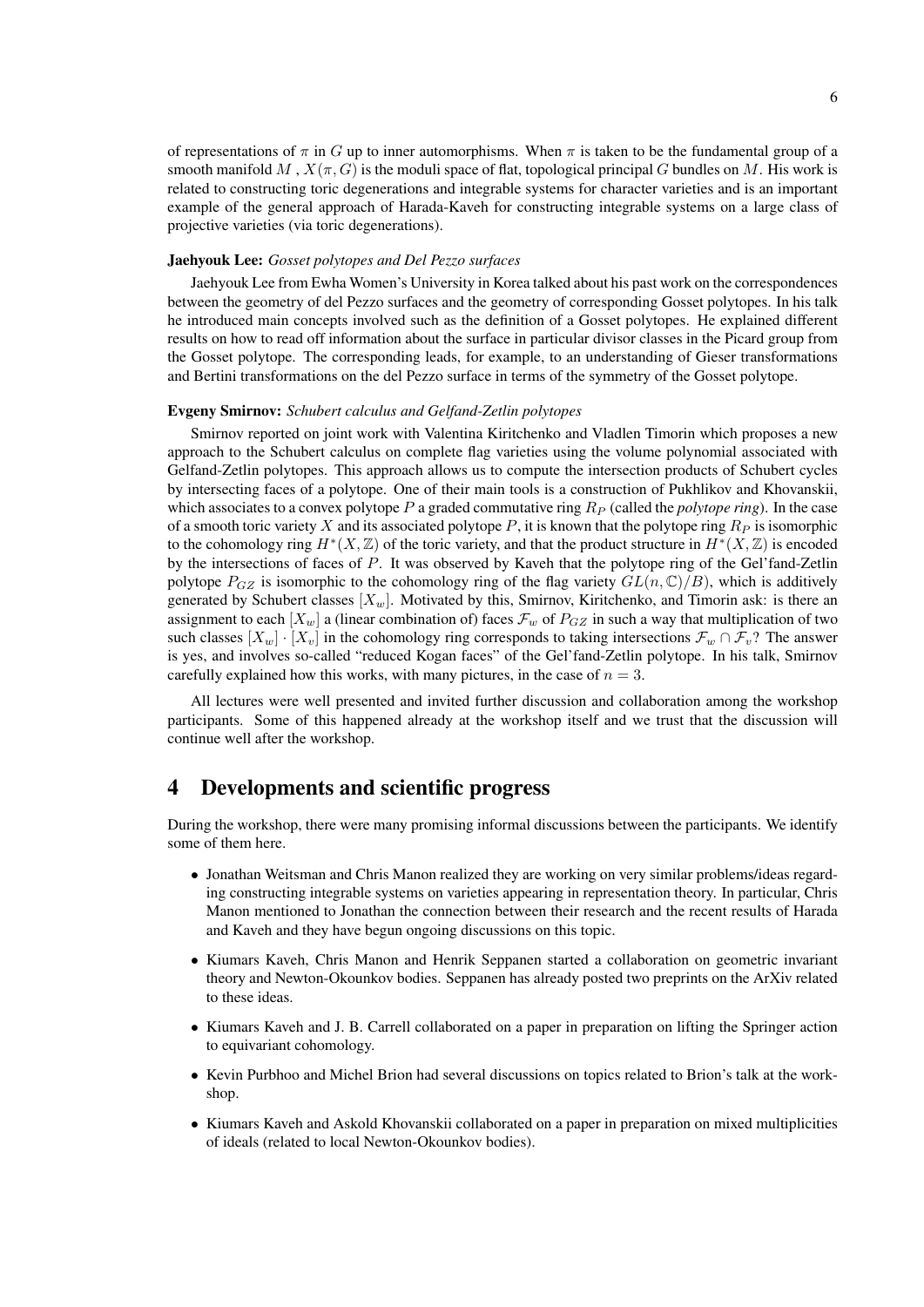• Valentina Kiritchenko and Kiumars Kaveh discussed some future problems e.g. related to a recent result of Igor Makhlin in Moscow about projections of Gelfand-Zetlin polytopes and character formula for reductive groups.

## References

- [1] D. Anderson. Okounkov bodies and toric degenerations, January 2010, arXiv:1001.4566.
- [2] D. Anderson and A. Kuronya and V. Lozovanu. Okounkov bodies of finitely generated divisors. June 2012, arXiv:1206.2499.
- [3] S. Boucksom and H. Chen. Okounkov bodies of filtered linear series, arXiv:0911.2923.
- [4] A. Della Vedova and R. Paoletti. Moment maps and equivariant volumes. Acta Math. Sin. (Engl. Ser.) 23 (2007), no. 12, 2155-2188.
- [5] M. Harada and K. Kaveh. Integrable systems, toric degenerations, and Okounkov bodies. June 2012, arXiv:1205.5249.
- [6] A. Ito. Okounkov bodies and Seshadri constants. February 2012, arXiv:1202.6662.
- [7] K. Kaveh. Crystals bases and Newton-Okounkov bodies. January 2011, arXiv:1101.1687.
- [8] K. Kaveh and A.G. Khovanskii. Newton-Okounkov bodies, semigroups of integral points, graded algebras and intersection theory, April 2009, arXiv:0904.3350. Ann. of Math. 176 (2012), no. 2, 925–978.
- [9] K. Kaveh and A. Khovanskii. Convex bodies associated to actions of reductive groups, April 2010, arXiv:1001.4830. Mosc. Math. J. 12 (2012), no. 2, 369–396, 461.
- [10] A. Khovanskii. Newton polyhedra, and the genus of complete intersections. (Russian) Funktsional. Anal. i Prilozhen. 12 (1978), no. 1, 51–61.
- [11] A. Khovanskii. Geometry of Formulas. In V.I. Arnold , A.N. Varchenko , A.B. Givental and A.G. Khovanskii, "Singularities of functions, wave fronts, caustics and multidimensional integrals", Soviet Scientific Reviews, Math. Phys. Rev. 4 (1984), 67-91.
- [12] V. Kiritchenko and E. Smirnov and V. Timorin. Schubert calculus and Gelfand-Zetlin polytopes. January 2011, arXiv:1101.0278.
- [13] A. Kuronya, V. Lozovanu, and C. Maclean. Convex bodies appearing as Okounkov bodies of divisors, August 2010, arXiv:1008.4431.
- [14] R. Lazarsfeld and M. Mustata. Convex bodies associated to linear series, May 2008, Ann. Sci. Ec. ´ Norm. Supér. (4) 42 (2009), no. 5, 783-835.
- [15] C. Manon. Valuations from representation theory and tropical geometry, June 2010, arXiv:1006.0038.
- [16] T. Nishinou, Y. Nohara, and K. Ueda. Toric degenerations of Gelfand-Cetlin systems and potential functions, October 2008, arXiv:0810.3470.
- [17] A. Okounkov. Brunn-Minkowski inequality for multiplicities. *Invent. Math.*, 125(3):405–411, 1996.
- [18] A. Okounkov. Why would multiplicities be log-concave?. The orbit method in geometry and physics (Marseille, 2000), 329-347, Progr. Math., 213, Birkhäuser Boston, Boston, MA, 2003.
- [19] R. Paoletti. The asymptotic growth of equivariant sections of positive and big line bundles. Rocky Mountain J. Math. 35 (2005), no. 6, 2089-2105.
- [20] S. Payne. Analytification is the limit of all tropicalizations. Math. Res. Lett. 16, (2009) no 3, 543-556.